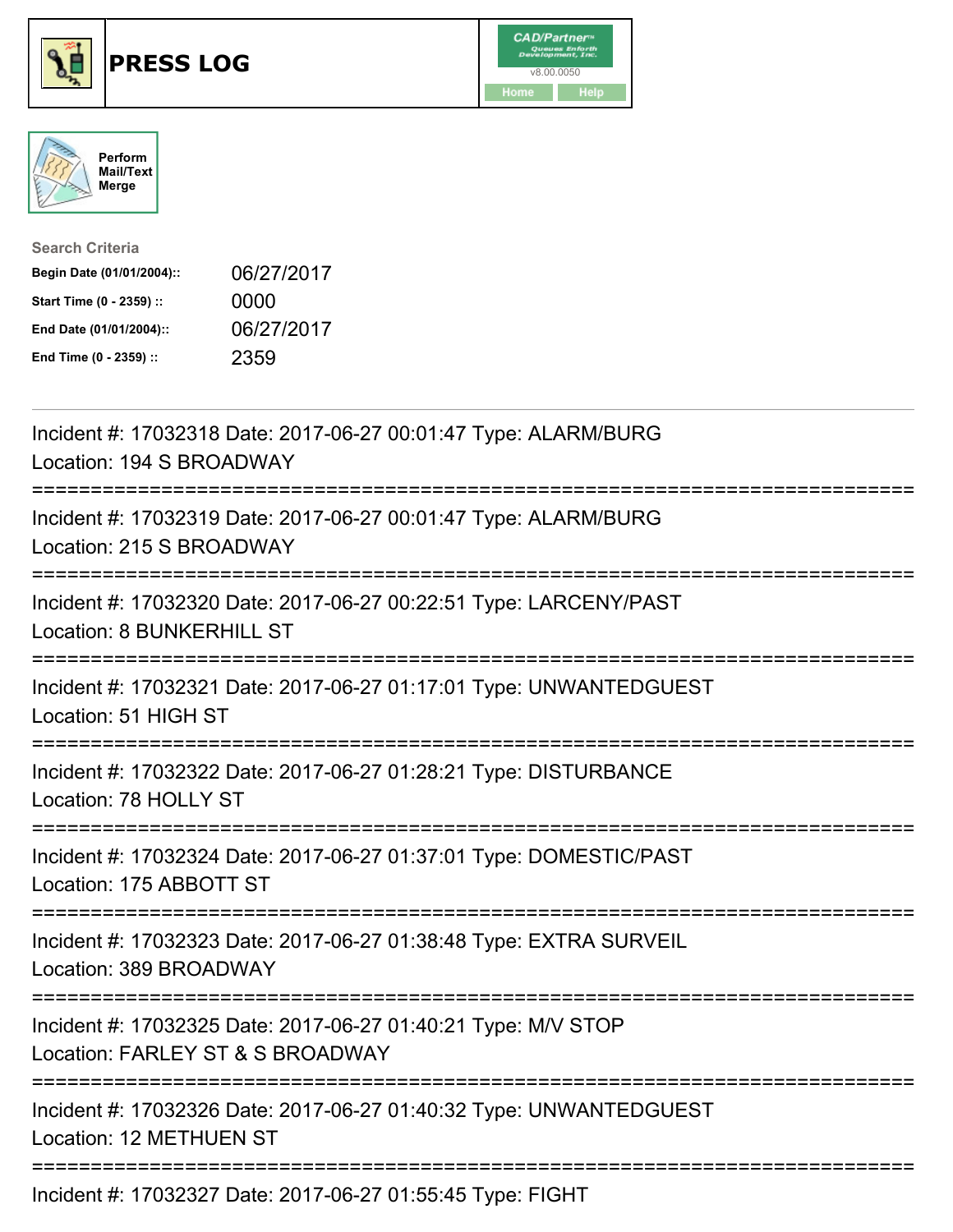| Location: LAWRENCE ST & MYRTLE ST                                                                                              |
|--------------------------------------------------------------------------------------------------------------------------------|
| Incident #: 17032328 Date: 2017-06-27 02:07:34 Type: M/V STOP<br>Location: BROADWAY & CROSS ST                                 |
| Incident #: 17032329 Date: 2017-06-27 02:10:40 Type: M/V STOP<br>Location: LEBANON ST & WHITE ST                               |
| Incident #: 17032330 Date: 2017-06-27 02:11:00 Type: M/V STOP<br>Location: KINGSTON ST & S BROADWAY<br>:====================== |
| Incident #: 17032331 Date: 2017-06-27 02:15:04 Type: M/V STOP<br>Location: RT 114 & RT 495                                     |
| Incident #: 17032332 Date: 2017-06-27 02:23:47 Type: TOW/REPOSSED<br>Location: 221 PROSPECT ST                                 |
| Incident #: 17032333 Date: 2017-06-27 02:27:09 Type: M/V STOP<br>Location: JORDAN ST & WATER ST                                |
| Incident #: 17032334 Date: 2017-06-27 02:34:25 Type: M/V STOP<br>Location: BROADWAY & ESSEX ST                                 |
| Incident #: 17032335 Date: 2017-06-27 02:42:36 Type: LOCKOUT<br>Location: 26 BERNARD AV                                        |
| Incident #: 17032336 Date: 2017-06-27 02:48:49 Type: M/V STOP<br>Location: HIGH ST & PLEASANT ST                               |
| Incident #: 17032337 Date: 2017-06-27 03:17:00 Type: LARCENY/PAST<br>Location: 4 GRACE TER                                     |
| Incident #: 17032338 Date: 2017-06-27 03:30:05 Type: GENERAL SERV<br>Location: MERRIMACK ST & S UNION ST                       |
| Incident #: 17032339 Date: 2017-06-27 03:50:26 Type: TOW/REPOSSED<br>Location: 234 HIGH ST                                     |
| Incident #: 17032340 Date: 2017-06-27 03:52:46 Type: NOISE ORD<br>Location: 48 WARREN ST                                       |
| Incident #: 17032341 Date: 2017-06-27 03:53:29 Type: GENERAL SERV                                                              |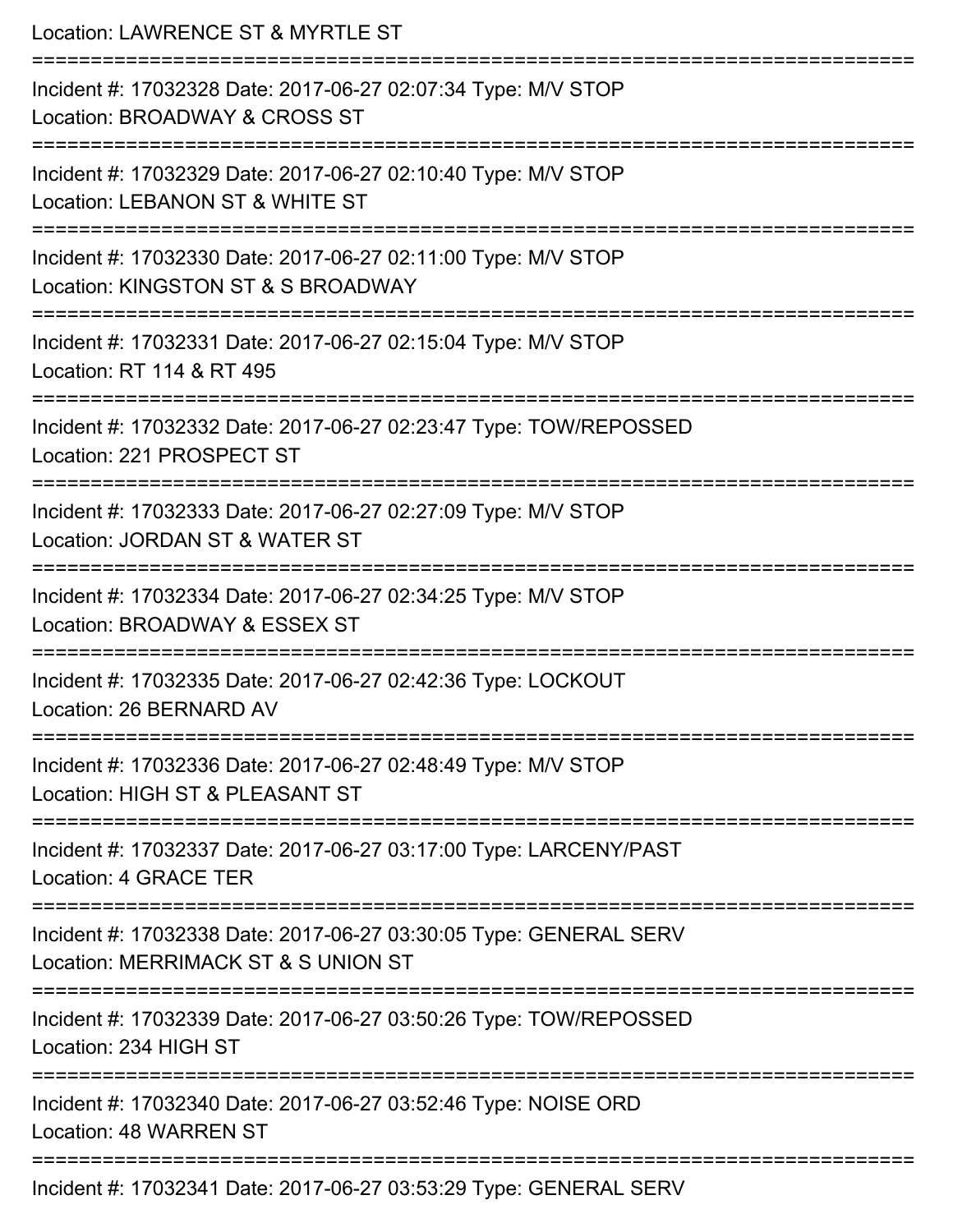| Incident #: 17032342 Date: 2017-06-27 04:16:52 Type: DISTURBANCE<br>Location: 118 JACKSON ST             |
|----------------------------------------------------------------------------------------------------------|
| Incident #: 17032343 Date: 2017-06-27 04:45:16 Type: DK (DRUNK)<br>Location: 40 CEDAR ST                 |
| Incident #: 17032344 Date: 2017-06-27 05:01:06 Type: M/V STOP<br>Location: LAWRENCE ST & MYRTLE ST       |
| Incident #: 17032345 Date: 2017-06-27 05:12:53 Type: ALARM/BURG<br>Location: 275 ESSEX ST                |
| Incident #: 17032346 Date: 2017-06-27 05:54:05 Type: B&E/MV/PAST<br>Location: 15 FOREST ST               |
| Incident #: 17032347 Date: 2017-06-27 06:11:24 Type: DISTURBANCE<br>Location: LGH / 1 GENERAL ST         |
| Incident #: 17032348 Date: 2017-06-27 06:53:56 Type: KEEP PEACE<br>Location: TENARES TIRE / 348 BROADWAY |
| Incident #: 17032349 Date: 2017-06-27 07:07:44 Type: PARK & WALK<br>Location: BROADWAY & HAVERHILL ST    |
| Incident #: 17032350 Date: 2017-06-27 07:29:25 Type: TOW OF M/V<br>Location: 231 WATER ST                |
| Incident #: 17032351 Date: 2017-06-27 08:06:11 Type: M/V STOP<br>Location: MERRIMACK ST & S UNION ST     |
| Incident #: 17032352 Date: 2017-06-27 08:18:40 Type: M/V STOP<br>Location: FERRY ST & HIGH ST            |
| Incident #: 17032353 Date: 2017-06-27 08:24:36 Type: M/V STOP<br>Location: BRADFORD ST & BROADWAY        |
| Incident #: 17032354 Date: 2017-06-27 08:31:16 Type: SUS PERS/MV<br>Location: CANAL ST & MARSTON ST      |
| Incident #: 17032355 Date: 2017-06-27 09:09:57 Type: MEDIC SUPPORT                                       |

 $L = L$   $L = L$   $\alpha$   $\alpha$   $\alpha$   $\alpha$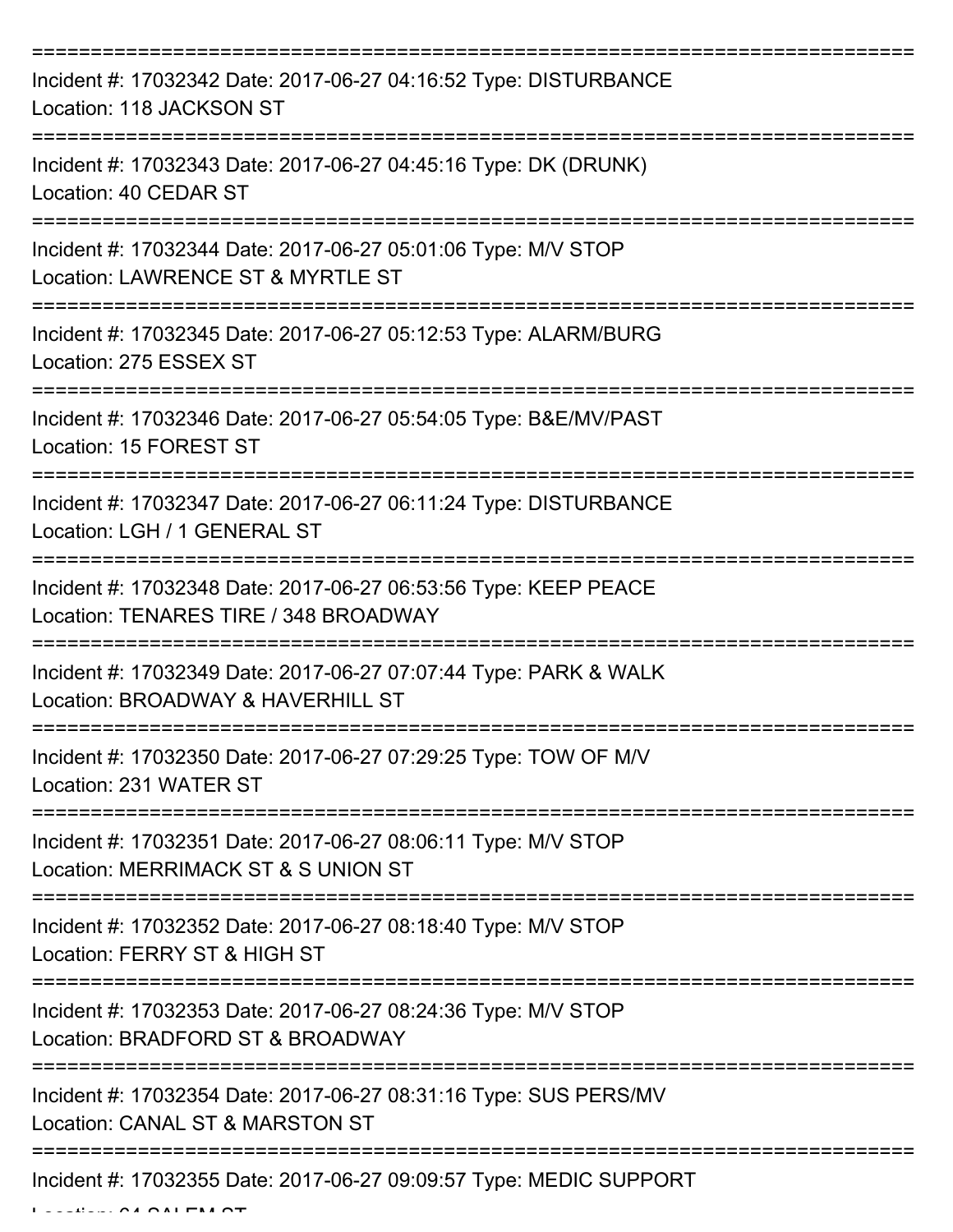| Incident #: 17032356 Date: 2017-06-27 09:33:07 Type: TRESPASSING<br>Location: 7 APPLETON ST                     |
|-----------------------------------------------------------------------------------------------------------------|
| Incident #: 17032357 Date: 2017-06-27 09:50:10 Type: NOTIFICATION<br>Location: 182 GARDEN ST                    |
| Incident #: 17032358 Date: 2017-06-27 09:53:02 Type: M/V STOP<br>Location: HAVERHILL ST & LAWRENCE ST           |
| Incident #: 17032359 Date: 2017-06-27 09:59:44 Type: PARK & WALK<br>Location: 0 BROADWAY                        |
| Incident #: 17032360 Date: 2017-06-27 10:06:18 Type: SUS PERS/MV<br>Location: 205 BROADWAY                      |
| Incident #: 17032361 Date: 2017-06-27 10:08:58 Type: LARCENY/PAST<br>Location: DUNKIN DONUTS / 63 S UNION ST    |
| Incident #: 17032362 Date: 2017-06-27 10:21:00 Type: M/V STOP<br><b>Location: WATER ST</b>                      |
| Incident #: 17032363 Date: 2017-06-27 10:21:58 Type: IDENTITY THEFT<br>Location: 71 AVON ST #1                  |
| Incident #: 17032364 Date: 2017-06-27 10:30:10 Type: ALARM/BURG<br>Location: CENTRO AUTO MUSIC / 273 S UNION ST |
| Incident #: 17032365 Date: 2017-06-27 10:48:12 Type: THREATS<br>Location: BANK OF AMERICA / 256 ESSEX ST        |
| Incident #: 17032366 Date: 2017-06-27 10:49:12 Type: WARRANT SERVE<br>Location: BURGER KING / 187 BROADWAY      |
| Incident #: 17032367 Date: 2017-06-27 10:50:32 Type: NOTIFICATION<br>Location: 55 SAUNDERS ST                   |
| Incident #: 17032368 Date: 2017-06-27 10:52:54 Type: B&E/PAST<br>Location: 15 UNION ST                          |
| Incident #: 17032369 Date: 2017-06-27 11:12:37 Type: TOW OF M/V                                                 |

Location: 270 EADNIHAM CT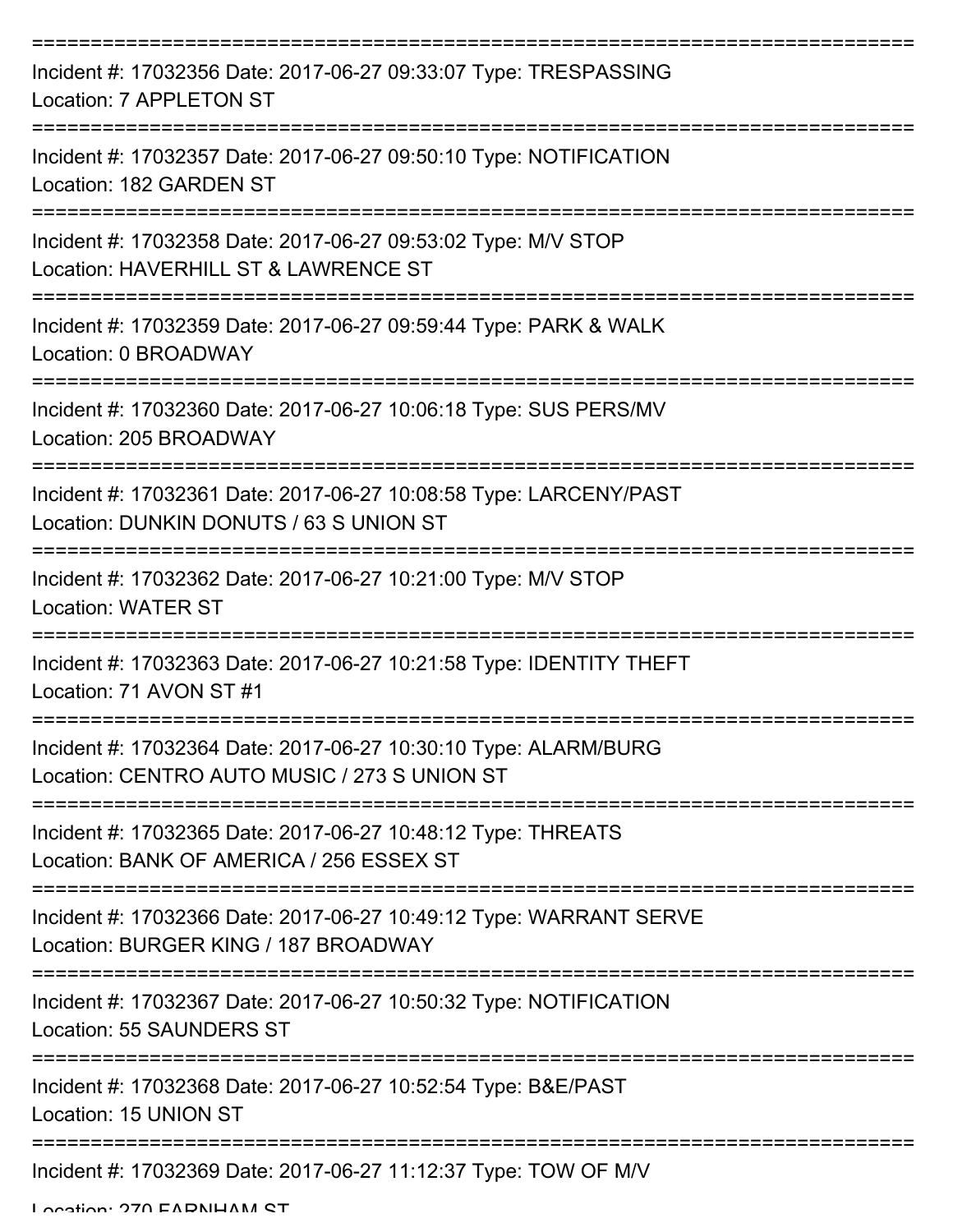| Incident #: 17032370 Date: 2017-06-27 11:12:46 Type: MAN DOWN<br>Location: ESSEX TOWERS / 45 BROADWAY  |
|--------------------------------------------------------------------------------------------------------|
| Incident #: 17032371 Date: 2017-06-27 11:19:02 Type: LARCENY/PAST<br>Location: 41 N PARISH RD          |
| Incident #: 17032372 Date: 2017-06-27 11:24:09 Type: AUTO ACC/NO PI<br>Location: 61 BERKELEY ST        |
| Incident #: 17032373 Date: 2017-06-27 11:27:16 Type: PARK & WALK<br>Location: MARKET ST & S UNION ST   |
| Incident #: 17032374 Date: 2017-06-27 11:44:14 Type: GENERAL SERV<br>Location: LOWELL ST & MARGIN ST   |
| Incident #: 17032375 Date: 2017-06-27 11:45:41 Type: INVEST CONT<br>Location: 59 MILTON ST             |
| Incident #: 17032376 Date: 2017-06-27 11:48:10 Type: MAN DOWN<br>Location: BELKNAP ST & WOLCOTT AV     |
| Incident #: 17032377 Date: 2017-06-27 11:49:44 Type: KEEP PEACE<br>Location: 7 GRACE TER               |
| Incident #: 17032378 Date: 2017-06-27 11:53:56 Type: TOW OF M/V<br>Location: ROAD JOB / 61 ABBOTT ST   |
| Incident #: 17032379 Date: 2017-06-27 11:59:52 Type: B&E/MV/PAST<br>Location: 73 OSGOOD ST #1          |
| Incident #: 17032380 Date: 2017-06-27 12:04:52 Type: DRUG VIO<br>Location: 28 EATON ST                 |
| Incident #: 17032381 Date: 2017-06-27 12:17:30 Type: ROBBERY ARMED<br><b>Location: 26 ARLINGTON ST</b> |
| Incident #: 17032382 Date: 2017-06-27 12:22:02 Type: WARRANT SERVE<br>Location: 142 FRANKLIN ST        |
| Incident #: 17032383 Date: 2017-06-27 12:29:45 Type: STOLEN PROP<br>Location: 43 N PARISH RD           |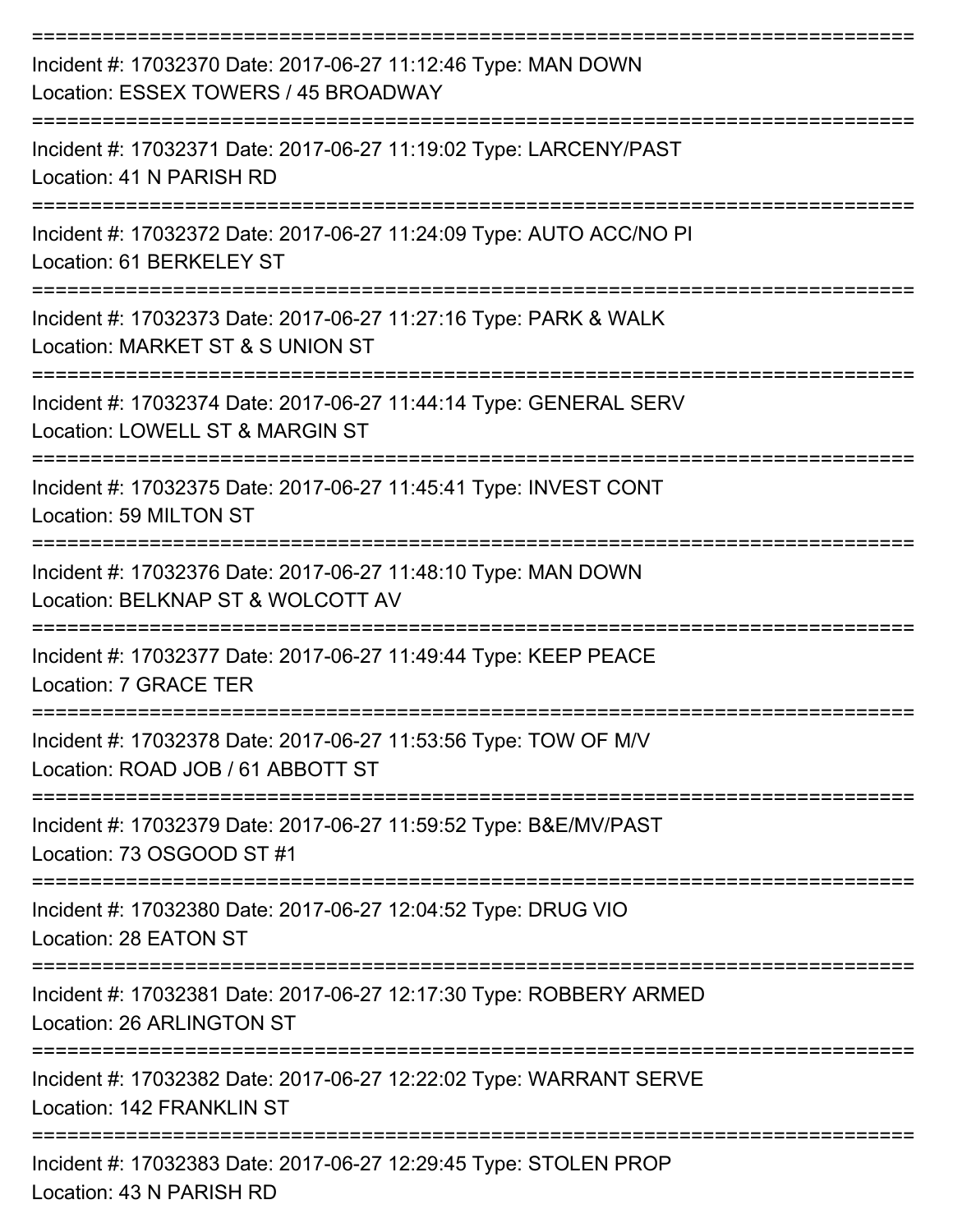| Incident #: 17032384 Date: 2017-06-27 12:47:12 Type: SHOPLIFTING<br>Location: 700 ESSEX ST                                      |
|---------------------------------------------------------------------------------------------------------------------------------|
| Incident #: 17032385 Date: 2017-06-27 12:49:33 Type: LOST PROPERTY<br>Location: 191 MAPLE ST #6A                                |
| Incident #: 17032386 Date: 2017-06-27 12:55:13 Type: 209A/SERVE<br>Location: 1 GENERAL ST                                       |
| Incident #: 17032387 Date: 2017-06-27 13:03:08 Type: MAL DAMAGE<br>Location: 23 ABBOTT ST                                       |
| Incident #: 17032388 Date: 2017-06-27 13:07:16 Type: SUS PERS/MV<br>Location: 320 S BROADWAY                                    |
| Incident #: 17032389 Date: 2017-06-27 13:12:45 Type: SUICIDE ATTEMPT<br>Location: AMERICAN TRAINING / 18 BELLEVUE ST            |
| Incident #: 17032390 Date: 2017-06-27 13:44:22 Type: M/V STOP<br>Location: 619 ESSEX ST                                         |
| Incident #: 17032391 Date: 2017-06-27 13:45:41 Type: IDENTITY THEFT<br>Location: 17 FERRY ST                                    |
| Incident #: 17032392 Date: 2017-06-27 13:57:09 Type: M/V STOP<br>Location: BROADWAY & FLORENCE ST<br>-------------------------- |
| Incident #: 17032393 Date: 2017-06-27 13:59:24 Type: THREATS<br>Location: 196 FARNHAM ST                                        |
| Incident #: 17032394 Date: 2017-06-27 14:09:50 Type: M/V STOP<br>Location: 155 PARKER ST                                        |
| Incident #: 17032395 Date: 2017-06-27 14:09:51 Type: DOMESTIC/PAST<br>Location: 235 JACKSON ST #3                               |
| Incident #: 17032396 Date: 2017-06-27 14:16:51 Type: ANIMAL COMPL<br>Location: 86 BOWDOIN ST                                    |
| Incident #: 17032397 Date: 2017-06-27 14:22:01 Type: SUICIDE ATTEMPT<br>Location: 82 KNOX ST                                    |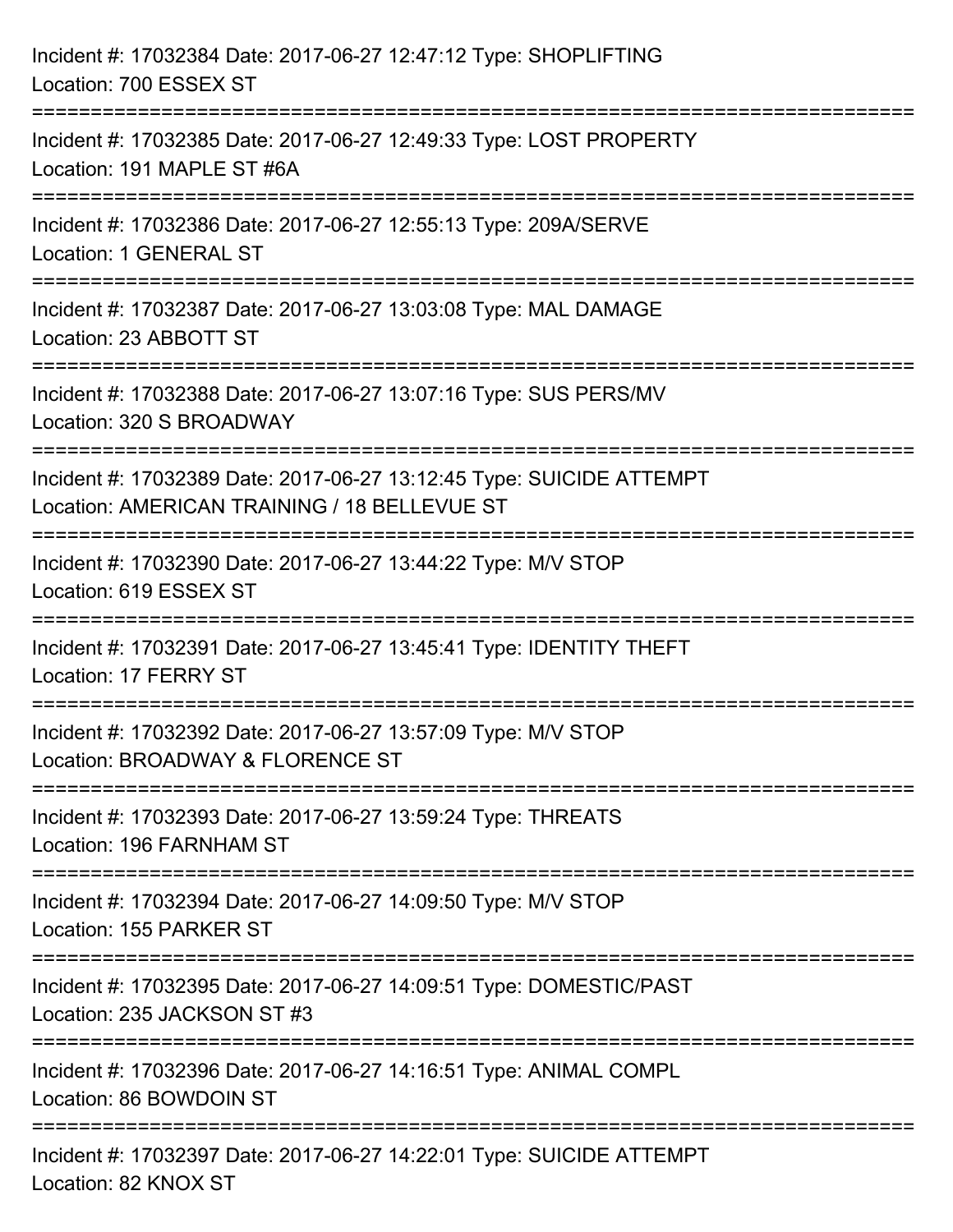| Incident #: 17032398 Date: 2017-06-27 14:29:59 Type: M/V STOP<br>Location: 125 ESSEX ST                                         |
|---------------------------------------------------------------------------------------------------------------------------------|
| ====================================<br>Incident #: 17032399 Date: 2017-06-27 14:30:15 Type: NOISE ORD<br>Location: 26 LENOX ST |
| Incident #: 17032400 Date: 2017-06-27 14:30:56 Type: M/V STOP<br>Location: 29 HANCOCK ST<br>:========================           |
| Incident #: 17032401 Date: 2017-06-27 14:32:40 Type: TRESPASSING<br>Location: 26 INMAN ST                                       |
| Incident #: 17032402 Date: 2017-06-27 14:33:24 Type: AUTO ACC/NO PI<br>Location: 41 WASHINGTON ST                               |
| Incident #: 17032403 Date: 2017-06-27 14:35:45 Type: M/V STOP<br>Location: 370 ESSEX ST                                         |
| Incident #: 17032404 Date: 2017-06-27 14:36:41 Type: UNWANTEDGUEST<br>Location: 500 ESSEX ST                                    |
| Incident #: 17032405 Date: 2017-06-27 14:36:58 Type: M/V STOP<br>Location: 33 BODWELL ST                                        |
| Incident #: 17032406 Date: 2017-06-27 14:49:38 Type: ALARM/BURG<br>Location: 9 HOME ST                                          |
| Incident #: 17032407 Date: 2017-06-27 14:51:03 Type: SHOPLIFTING<br>Location: HELEN DRY CLEANING / 310 BROADWAY                 |
| Incident #: 17032408 Date: 2017-06-27 15:01:29 Type: DRUG VIO<br>Location: MAY ST & RAILROAD ST                                 |
| Incident #: 17032409 Date: 2017-06-27 15:02:56 Type: AUTO ACC/PI<br>Location: HAVERHILL ST & UNION ST                           |
| Incident #: 17032411 Date: 2017-06-27 15:04:42 Type: MAL DAMAGE<br>Location: LA TAMBORA / 205 BROADWAY                          |
| Incident #: 17032410 Date: 2017-06-27 15:05:09 Type: DISABLED MV<br>Location: ANDOVER ST & STATE ST                             |

===========================================================================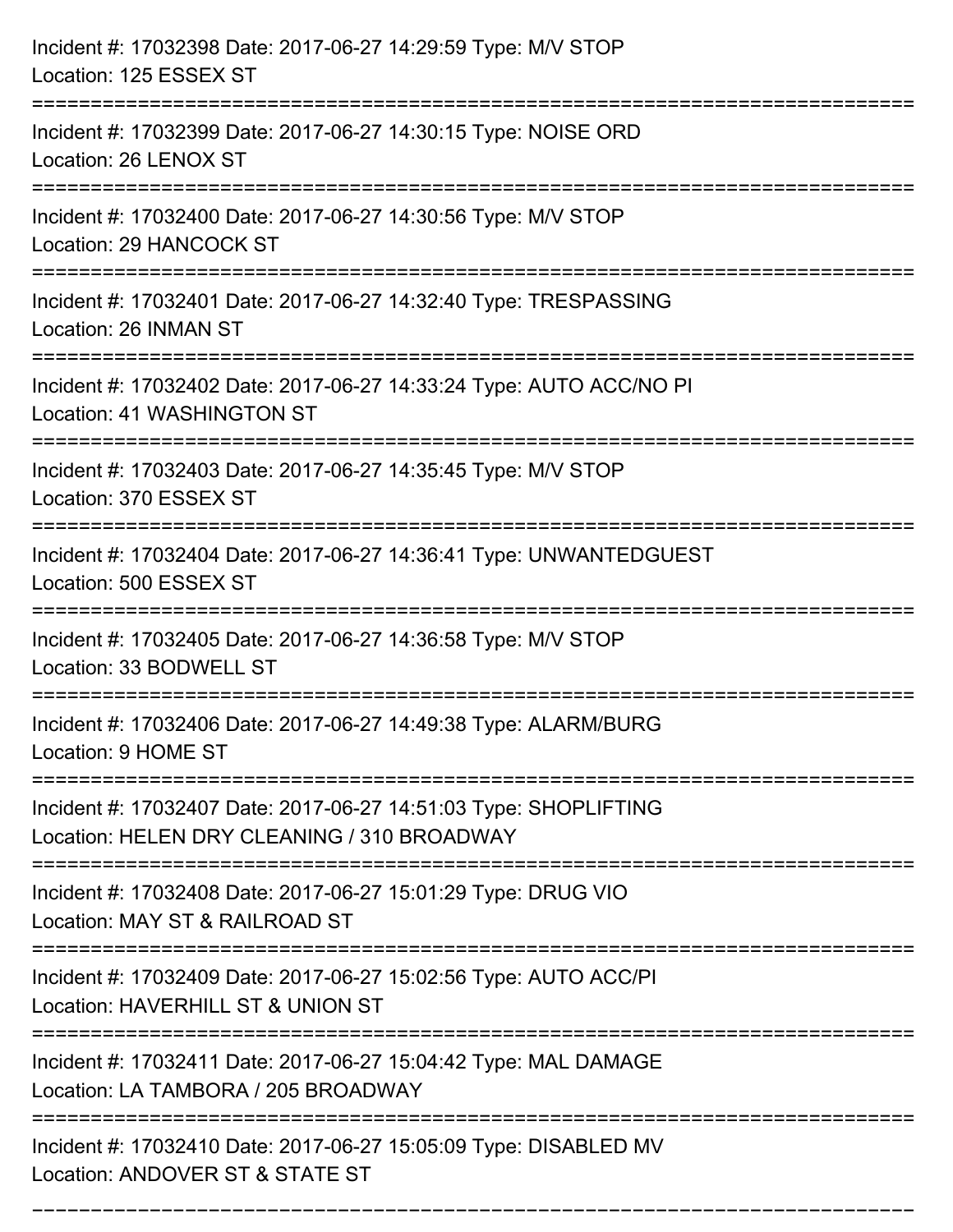| Incident #: 17032412 Date: 2017-06-27 15:11:33 Type: M/V STOP<br>Location: BROADWAY & LOWELL ST                                      |
|--------------------------------------------------------------------------------------------------------------------------------------|
| =================<br>Incident #: 17032413 Date: 2017-06-27 15:15:17 Type: MV/BLOCKING<br>Location: 2 TOBEY ST                        |
| Incident #: 17032414 Date: 2017-06-27 15:19:29 Type: ALARM/HOLD<br>Location: LOAN USA / 92 BROADWAY<br>========================      |
| Incident #: 17032415 Date: 2017-06-27 15:21:13 Type: ALARM/HOLD<br>Location: 201 LAWRENCE ST                                         |
| Incident #: 17032416 Date: 2017-06-27 15:32:19 Type: CK WELL BEING<br>Location: HIGHGATE ST & RESERVOIR ST<br>====================== |
| Incident #: 17032417 Date: 2017-06-27 15:49:43 Type: CK WELL BEING<br>Location: 310 ANDOVER ST                                       |
| Incident #: 17032418 Date: 2017-06-27 16:03:43 Type: PROSTITUTION<br>Location: FOSTER ST & MARKET ST                                 |
| Incident #: 17032419 Date: 2017-06-27 16:08:46 Type: DOMESTIC/PROG<br>Location: 262 E HAVERHILL ST #APT 10                           |
| Incident #: 17032420 Date: 2017-06-27 16:18:55 Type: INVEST CONT<br>Location: 53 HAWLEY ST                                           |
| Incident #: 17032421 Date: 2017-06-27 16:33:20 Type: THREATS<br>Location: 191 S UNION ST                                             |
| Incident #: 17032422 Date: 2017-06-27 16:41:25 Type: ALARM/BURG<br>Location: BEACON CTS / 71 DUCKETT AV                              |
| Incident #: 17032425 Date: 2017-06-27 16:42:53 Type: LOST PROPERTY<br>Location: HAFFNERS GAS STATION / 262 LAWRENCE ST               |
| Incident #: 17032423 Date: 2017-06-27 16:43:45 Type: AUTO ACC/PI<br>Location: BELKNAP ST & DANA ST                                   |
| Incident #: 17032424 Date: 2017-06-27 16:46:33 Type: ALARM/BURG<br>Location: 43 JACKSON ST                                           |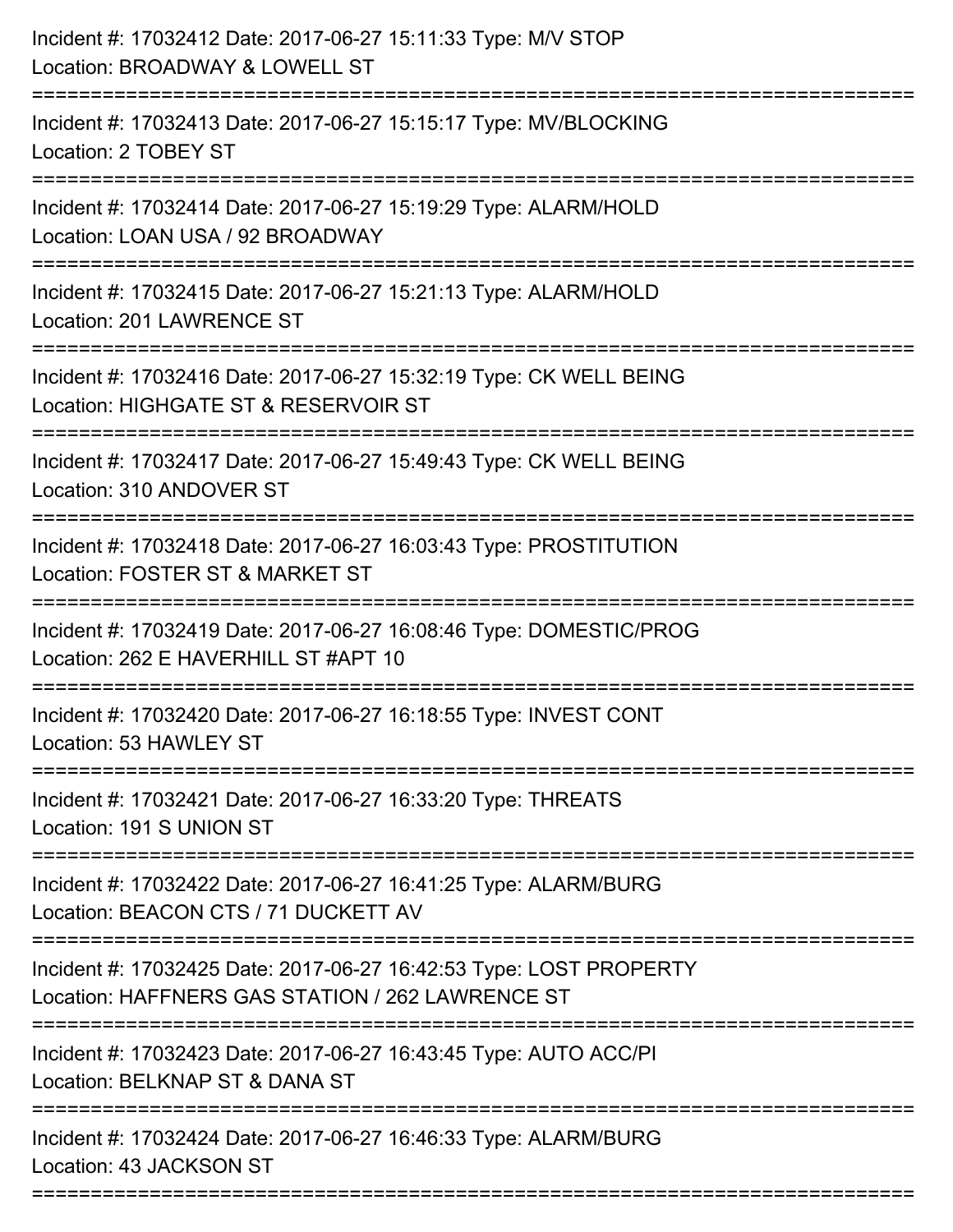Location: 11 LAWRENCE ST

| Incident #: 17032427 Date: 2017-06-27 16:59:25 Type: MEDIC SUPPORT<br>Location: 157 SALEM ST FL 3                                         |
|-------------------------------------------------------------------------------------------------------------------------------------------|
| Incident #: 17032428 Date: 2017-06-27 17:05:15 Type: MV/BLOCKING<br>Location: 137 GARDEN ST                                               |
| Incident #: 17032429 Date: 2017-06-27 17:19:13 Type: AUTO ACC/NO PI<br>Location: KENTUCKY FRIED CHICKEN / 490 S UNION ST                  |
| Incident #: 17032430 Date: 2017-06-27 17:28:04 Type: MEDIC SUPPORT<br>Location: 48 BOXFORD ST FL 1                                        |
| Incident #: 17032431 Date: 2017-06-27 17:28:49 Type: KEEP PEACE<br>Location: WALK IN / 62 SULLIVAN AV                                     |
| Incident #: 17032432 Date: 2017-06-27 17:32:31 Type: AUTO ACC/NO PI<br>Location: PARKER ST & SALEM ST                                     |
| Incident #: 17032434 Date: 2017-06-27 17:35:48 Type: LOST PROPERTY<br>Location: 34 BYRON AV                                               |
| Incident #: 17032433 Date: 2017-06-27 17:36:40 Type: M/V STOP<br>Location: E HAVERHILL ST & ELM ST                                        |
| Incident #: 17032435 Date: 2017-06-27 17:42:32 Type: DRUG VIO<br>Location: 375 COMMON ST                                                  |
| ===============<br>Incident #: 17032436 Date: 2017-06-27 17:43:42 Type: 911 HANG UP<br>Location: SOUTH UNION MEAT MARKET / 127 S UNION ST |
| Incident #: 17032437 Date: 2017-06-27 17:43:43 Type: 209A/SERVE<br>Location: 235 JACKSON ST #3 FL 2                                       |
| Incident #: 17032438 Date: 2017-06-27 17:47:26 Type: AUTO ACC/NO PI<br>Location: MERRIMACK ST & PARKER ST                                 |
| Incident #: 17032439 Date: 2017-06-27 17:47:56 Type: DRUG VIO<br><b>Location: 24 SANBORN ST</b>                                           |
|                                                                                                                                           |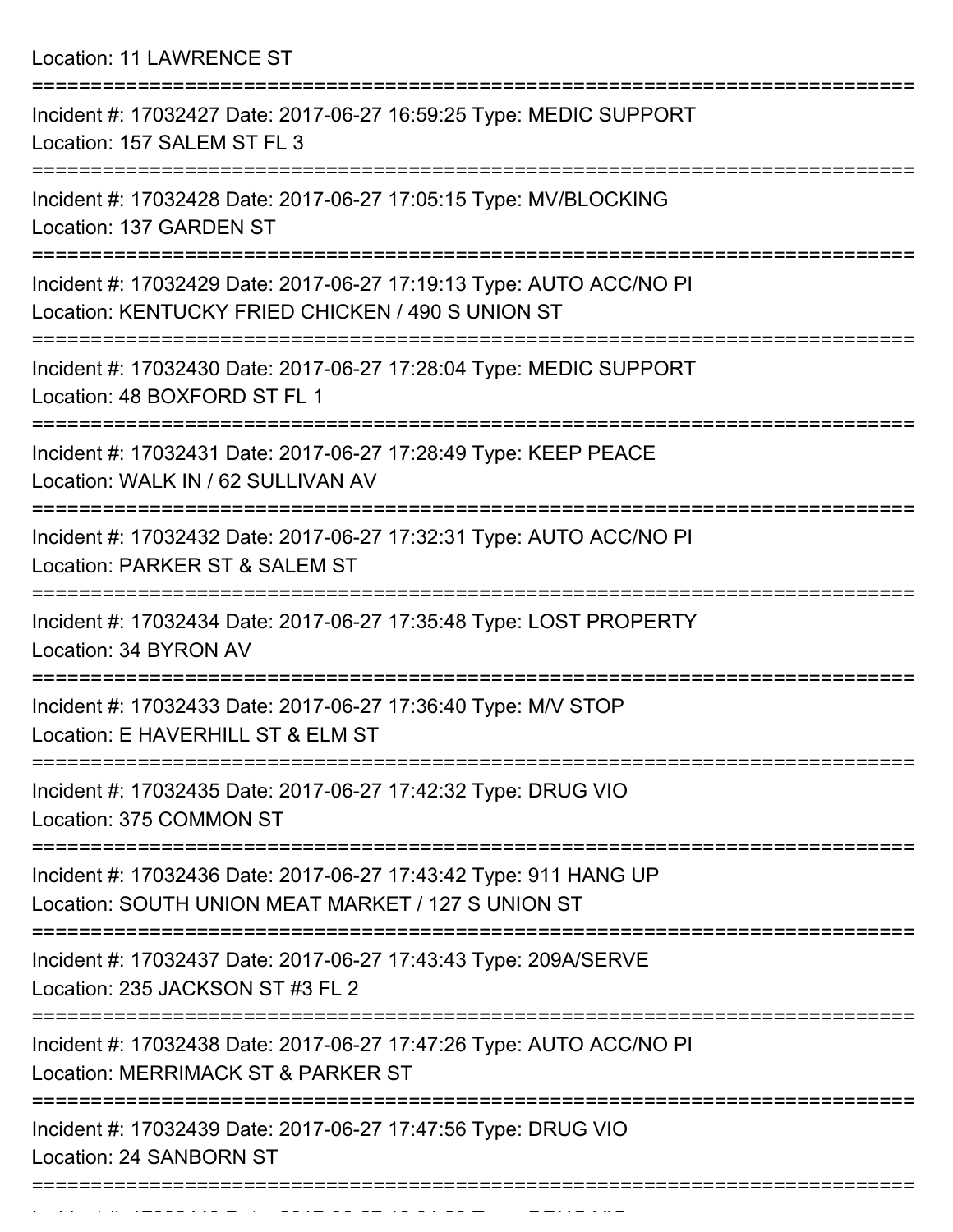Location: BROADWAY & CANAL ST

| Incident #: 17032441 Date: 2017-06-27 18:07:35 Type: HIT & RUN M/V<br>Location: WALK IN / HAMPSHIRE ST & METHUEN ST<br>====================== |
|-----------------------------------------------------------------------------------------------------------------------------------------------|
| Incident #: 17032442 Date: 2017-06-27 18:17:35 Type: M/V STOP<br>Location: 5 S UNION                                                          |
| Incident #: 17032444 Date: 2017-06-27 18:18:21 Type: KEEP PEACE<br>Location: WALK IN / 17 WYMAN ST                                            |
| Incident #: 17032443 Date: 2017-06-27 18:19:22 Type: 911 HANG UP<br>Location: 112 STEARNS AV FL 3                                             |
| Incident #: 17032445 Date: 2017-06-27 18:24:55 Type: DRUG VIO<br>Location: FRANKLIN ST & GREEN ST                                             |
| Incident #: 17032446 Date: 2017-06-27 18:26:34 Type: GENERAL SERV<br>Location: 6 ENDICOTT ST                                                  |
| Incident #: 17032447 Date: 2017-06-27 18:29:10 Type: ANIMAL COMPL<br>Location: BURLINGTON ST & S BOWDOIN ST                                   |
| Incident #: 17032448 Date: 2017-06-27 18:39:53 Type: MISSING PERS<br>Location: WALK IN WALK IN / 550 S UNION ST                               |
| Incident #: 17032449 Date: 2017-06-27 18:43:50 Type: DOMESTIC/PROG<br>Location: 83 WEST ST FL 3                                               |
| Incident #: 17032450 Date: 2017-06-27 18:59:56 Type: MISSING PERS<br>Location: WALK IN WALK IN / 427 LOWELL ST                                |
| Incident #: 17032451 Date: 2017-06-27 19:04:52 Type: SUS PERS/MV<br><b>Location: FLORAL ST</b>                                                |
| Incident #: 17032452 Date: 2017-06-27 19:13:15 Type: DOMESTIC/PROG<br>Location: 159 SALEM ST #1                                               |
| Incident #: 17032453 Date: 2017-06-27 19:17:55 Type: GENERAL SERV<br><b>Location: 31 ARLINGTON ST</b>                                         |
|                                                                                                                                               |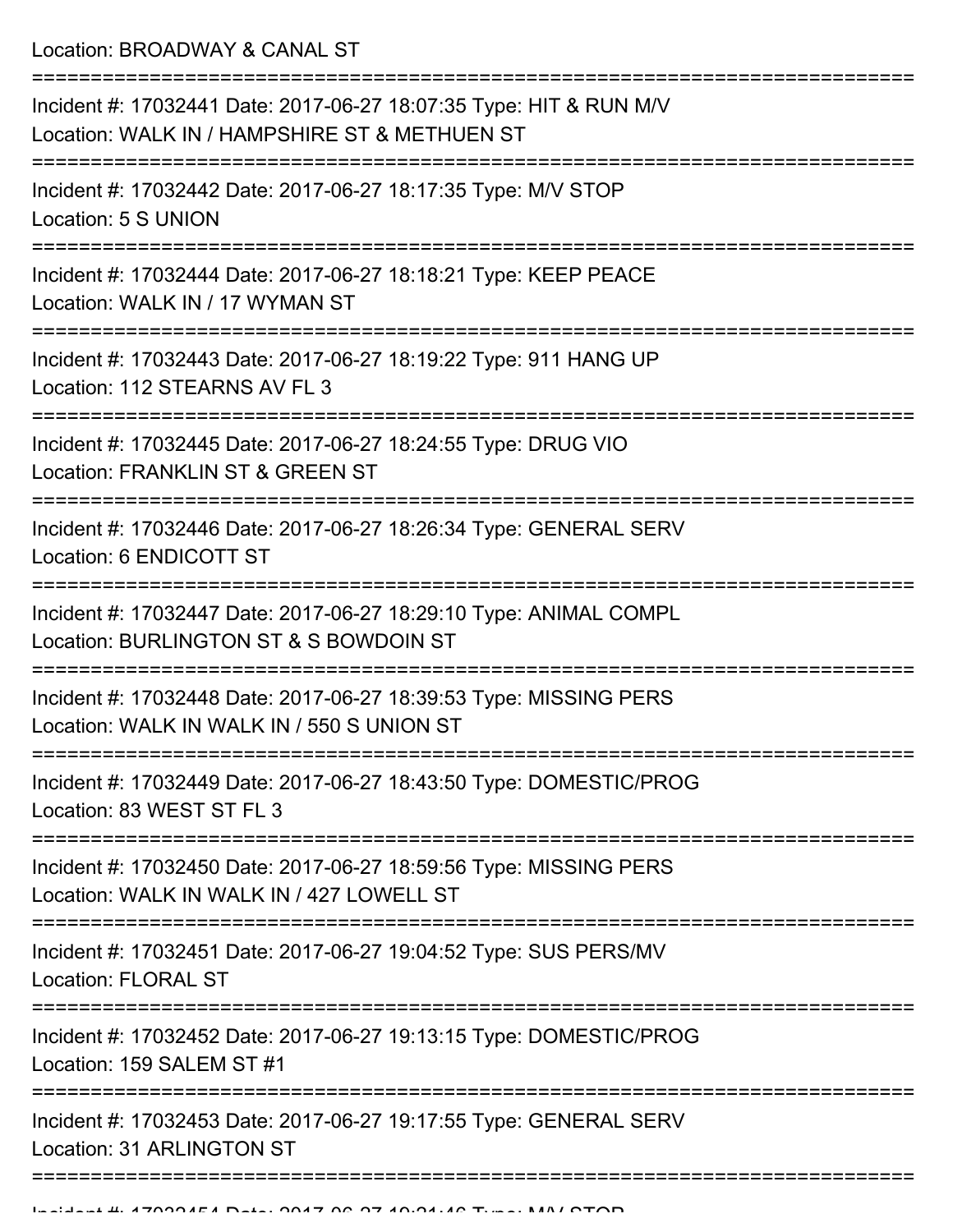Location: 50 UNION ST =========================================================================== Incident #: 17032455 Date: 2017-06-27 19:26:59 Type: DISTURBANCE Location: 12 METHUEN ST FL 2 =========================================================================== Incident #: 17032456 Date: 2017-06-27 19:39:15 Type: SUS PERS/MV Location: 35 S BROADWAY =========================================================================== Incident #: 17032457 Date: 2017-06-27 19:43:11 Type: FIGHT Location: S UNION ST & SPRINGFIELD ST =========================================================================== Incident #: 17032458 Date: 2017-06-27 19:54:09 Type: SUS PERS/MV Location: STORROW PARK / null =========================================================================== Incident #: 17032459 Date: 2017-06-27 20:02:51 Type: SUS PERS/MV Location: 90 WOODLAND ST =========================================================================== Incident #: 17032460 Date: 2017-06-27 20:19:38 Type: DISTURBANCE Location: 664 HAVERHILL ST =========================================================================== Incident #: 17032461 Date: 2017-06-27 20:21:54 Type: GUN CALL Location: 77 S UNION ST =========================================================================== Incident #: 17032462 Date: 2017-06-27 20:27:25 Type: M/V STOP Location: 227 BRUCE ST =========================================================================== Incident #: 17032463 Date: 2017-06-27 20:40:39 Type: 911 HANG UP Location: 455 HAVERHILL ST FL 1 =========================================================================== Incident #: 17032466 Date: 2017-06-27 20:52:49 Type: CK WELL BEING Location: 14 WOOD LN =========================================================================== Incident #: 17032464 Date: 2017-06-27 20:53:43 Type: ALARM/BURG Location: LA FRUITERIA / 75 MANCHESTER ST =========================================================================== Incident #: 17032465 Date: 2017-06-27 20:56:48 Type: M/V STOP Location: 229 BRUCE ST =========================================================================== Incident #: 17032467 Date: 2017-06-27 21:09:45 Type: FIGHT

Location: 123 BAILEY ST #2

===========================================================================

Incident #: 17032468 Date: 2017-06-27 21:13:15 Type: MAN DOWN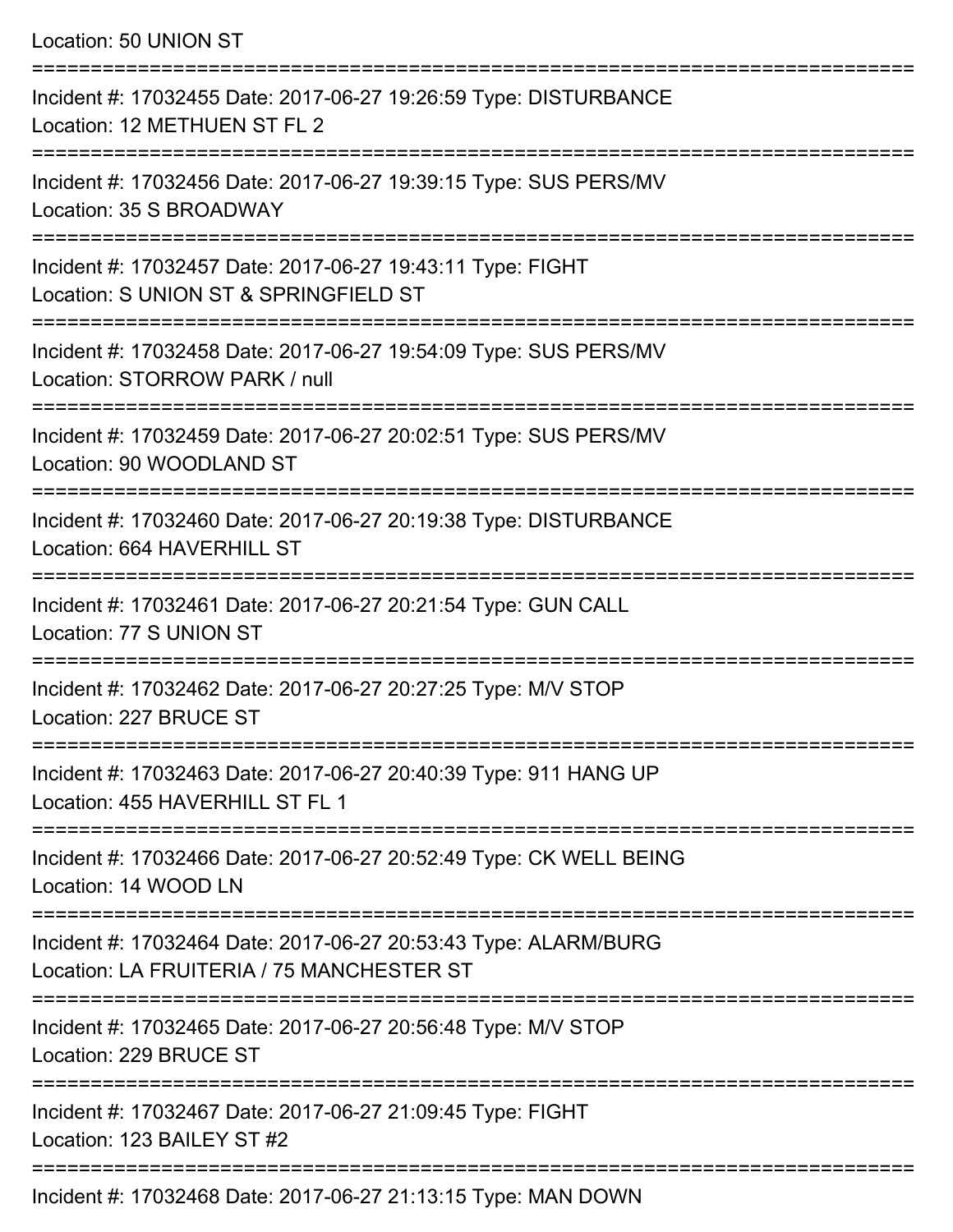| Incident #: 17032469 Date: 2017-06-27 21:14:38 Type: CK WELL BEING<br>Location: 144 WATER ST                        |
|---------------------------------------------------------------------------------------------------------------------|
| Incident #: 17032471 Date: 2017-06-27 21:18:29 Type: GENERAL SERV<br>Location: 9 COLEMAN ST                         |
| Incident #: 17032470 Date: 2017-06-27 21:18:31 Type: A&B PAST<br>Location: 130 BAILEY ST                            |
| Incident #: 17032472 Date: 2017-06-27 21:26:55 Type: MAL DAMAGE<br>Location: 93 BRADFORD ST                         |
| Incident #: 17032473 Date: 2017-06-27 21:29:58 Type: EXTRA SURVEIL<br>Location: STORROW PARK / 40 PLEASANT ST       |
| Incident #: 17032474 Date: 2017-06-27 21:49:23 Type: NOTIFICATION<br>Location: 274 E HAVERHILL ST<br>-------------- |
| Incident #: 17032475 Date: 2017-06-27 22:06:18 Type: MEDIC SUPPORT<br>Location: 41 FOREST ST                        |
| Incident #: 17032476 Date: 2017-06-27 22:10:44 Type: LARCENY/PROG<br>Location: 86 S BROADWAY #29                    |
| Incident #: 17032478 Date: 2017-06-27 22:40:33 Type: GENERAL SERV<br>Location: 20 BENNINGTON ST FL 1                |
| Incident #: 17032477 Date: 2017-06-27 22:48:55 Type: TRESPASSING<br>Location: GEISLER STATE POOL / 50 HIGH ST       |
| Incident #: 17032479 Date: 2017-06-27 22:49:50 Type: LARCENY/PROG<br>Location: 17 WHITMAN ST FL 3                   |
| Incident #: 17032480 Date: 2017-06-27 22:59:24 Type: 911 HANG UP<br>Location: 31A WOODLAND ST FL 3                  |
| Incident #: 17032481 Date: 2017-06-27 23:13:46 Type: 209A/VIOLATION<br>Location: 25 BEACONSFIELD ST                 |
| Incident #: 17032482 Date: 2017-06-27 23:28:46 Type: SUS PERS/MV                                                    |